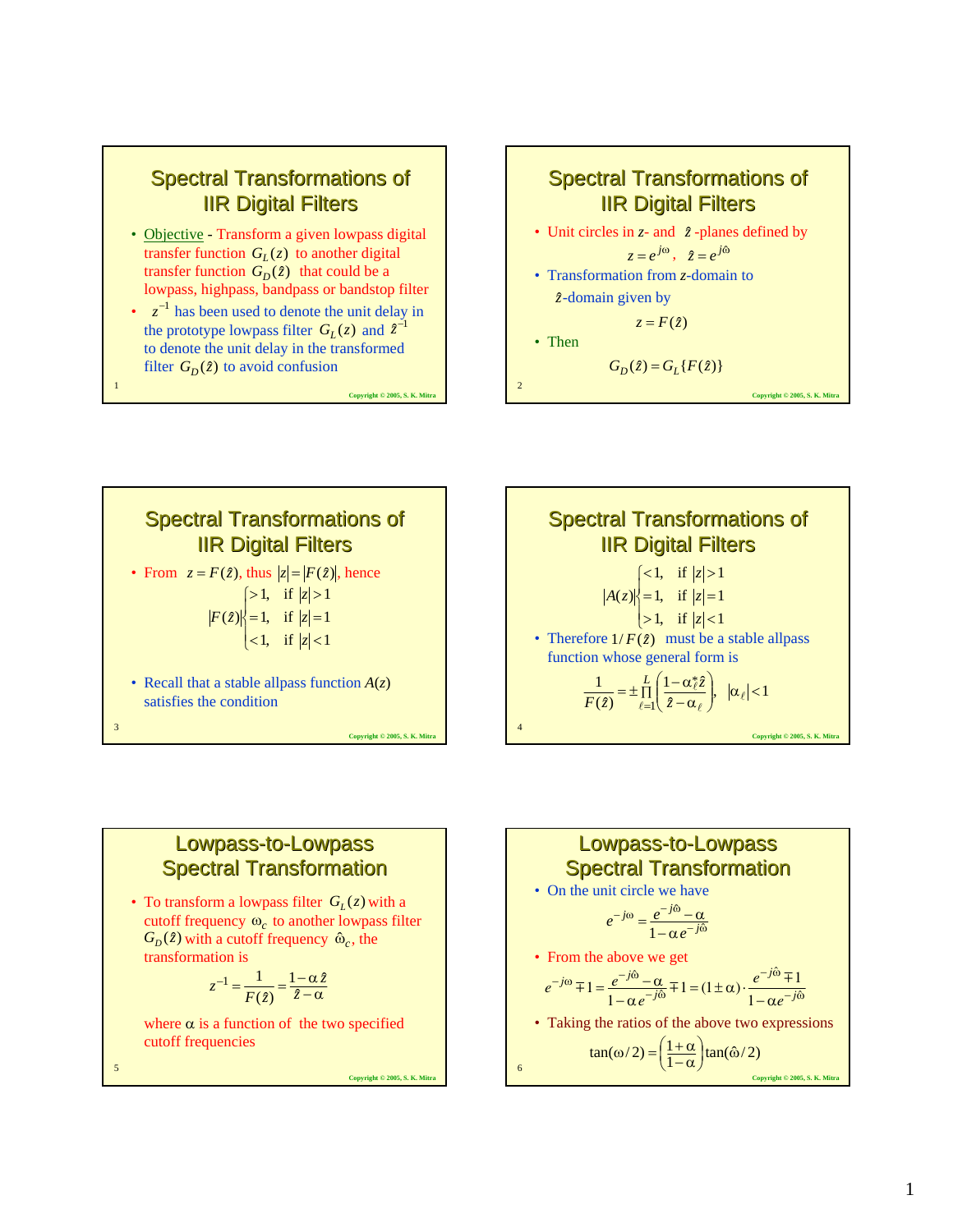









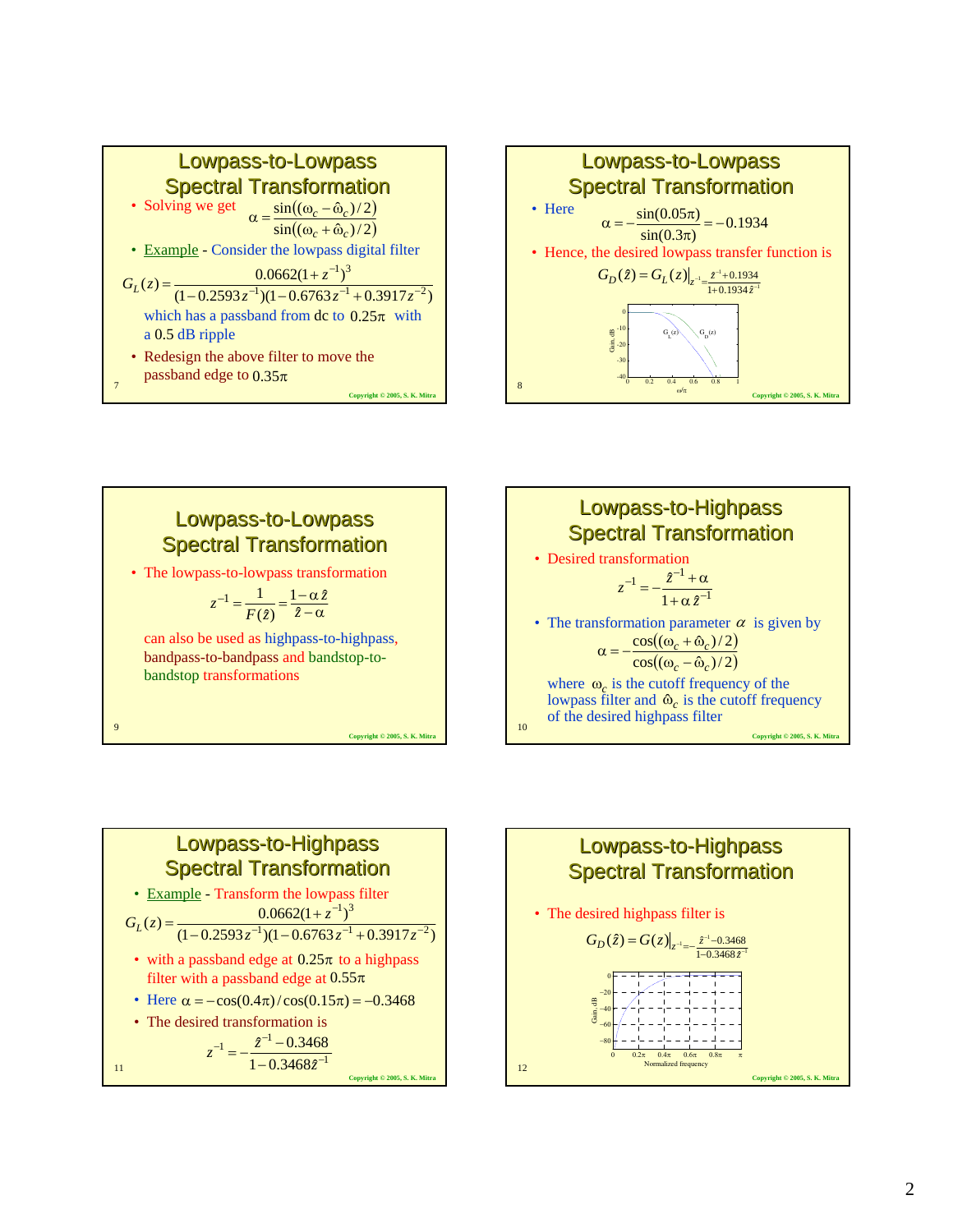## Lowpass-to-Highpass **Spectral Transformation**

• The lowpass-to-highpass transformation can also be used to transform a highpass filter with a cutoff at  $\omega_c$  to a lowpass filter with a cutoff at  $\hat{\omega}_c$ 

and transform a bandpass filter with a center frequency at  $\omega_o$  to a bandstop filter with a center frequency at  $\hat{\omega}_o$ 

Copyright © 2005, S. K. Mit

**Copyright © 2005, S. K. Mitra**







# Lowpass-to-Bandstop **Spectral Transformation**

• Desired transformation

$$
z^{-1} = \frac{z^{-2} - \frac{2\alpha\beta}{1+\beta}z^{-1} + \frac{1-\beta}{1+\beta}}{\frac{1-\beta}{1+\beta}z^{-2} - \frac{2\alpha\beta}{1+\beta}z^{-1} + 1}
$$

17

13

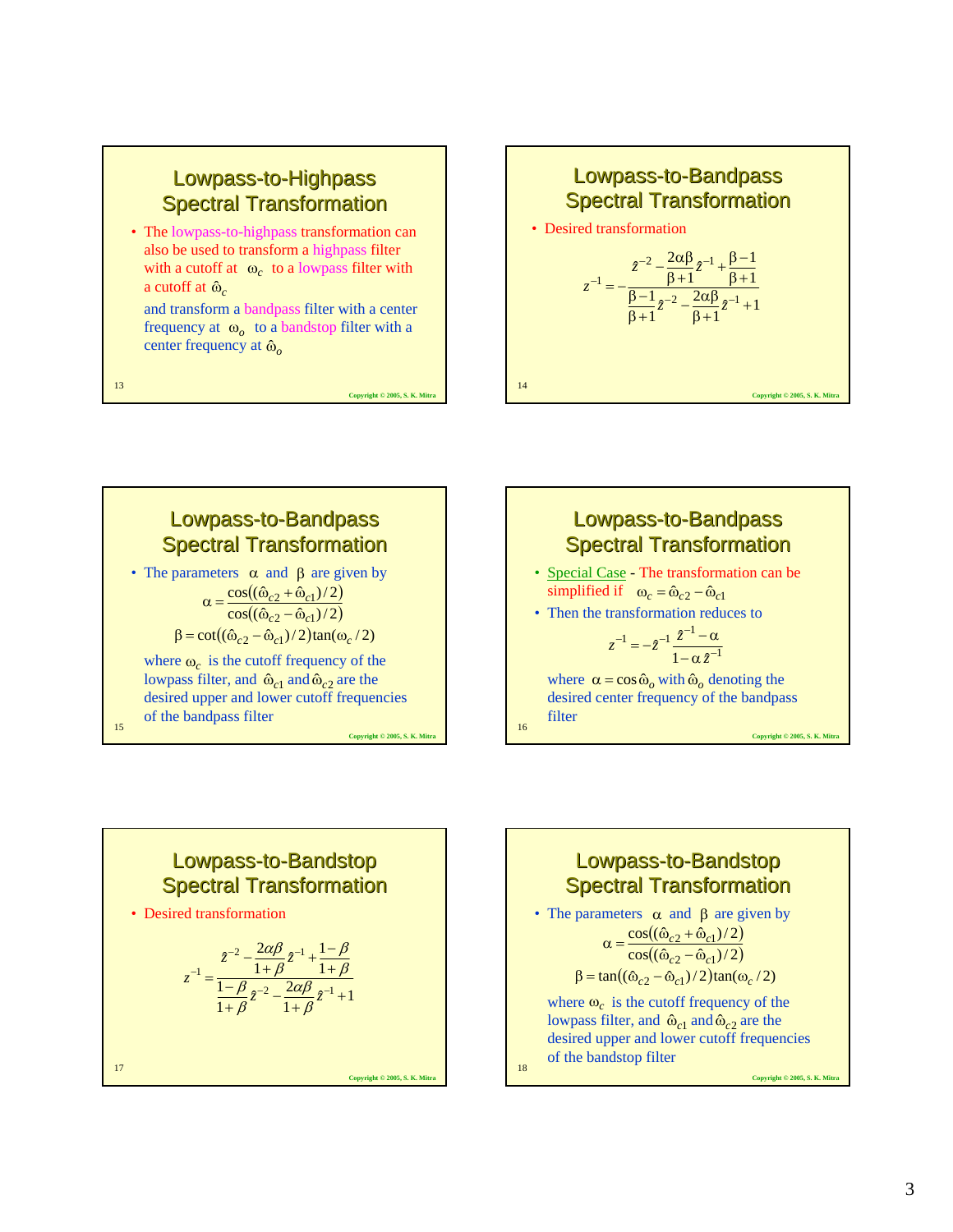#### **Generation of Allpass** Function Using MATLAB

• The allpass function needed for the spectral transformation from a specified lowpass transfer function to a desired highpass or bandpass or bandstop transfer function can be generated using MATLAB

19

21

**Copyright © 2005, S. K. Mitrabally** 

#### **Generation of Allpass** Function Using MATLAB

• **Lowpass-to-Highpass Transformation**

• Basic form:

20

22

[AllpassNum,AllpassDen] = allpasslp2hp(wold,wnew)

where wold is the specified angular bandedge frequency of the original lowpass filter, and wnew is the desired angular bandedge frequency of the highpass filter

**Copyright © 2005, S. K. Mi** 

## **Generation of Allpass** Function Using MATLAB

- **Lowpass-to-Bandpass Transformation**
- Basic form:

[AllpassNum,AllpassDen] = allpasslp2bp(wold,wnew)

where wold is the specified angular bandedge frequency of the original lowpass filter, and wnew is the desired angular bandedge frequency of the bandpass filter

**Copyright © 2005, S. K. Mitra**

**Copyright © 2005, S. K. Mitra**

## **Generation of Allpass** Function Using MATLAB

- **Lowpass-to-Bandstop Transformation**
- Basic form:

[AllpassNum,AllpassDen] = allpasslp2bs(wold,wnew)

where wold is the specified angular bandedge frequency of the original lowpass filter, and wnew is the desired angular bandedge frequency of the bandstop filter

**Copyright © 2005, S. K. Mit** 

## **Generation of Allpass** Function Using MATLAB

 $0.3468z^{-1}+1$ 

*z*

 $-0.3468z^{-1} +$ 

1

• **Lowpass-to-Highpass Example –** wold =  $0.25\pi$ , wnew =  $0.55\pi$ 

• The MATLAB statement

[APnum, APden]

= allpasslp2hp(0.25, 0.55)

yields the mapping

0.3468 1  $-z^{-1}$  $\rightarrow \frac{-z^{-1}+0.3}{0.3468z^{-1}}$  $-1$   $-z^{-}$  $z^{-1}$   $\rightarrow$   $\frac{-z^{-1}+0.}{-0.3468z}$ 

$$
23 \qquad \qquad
$$

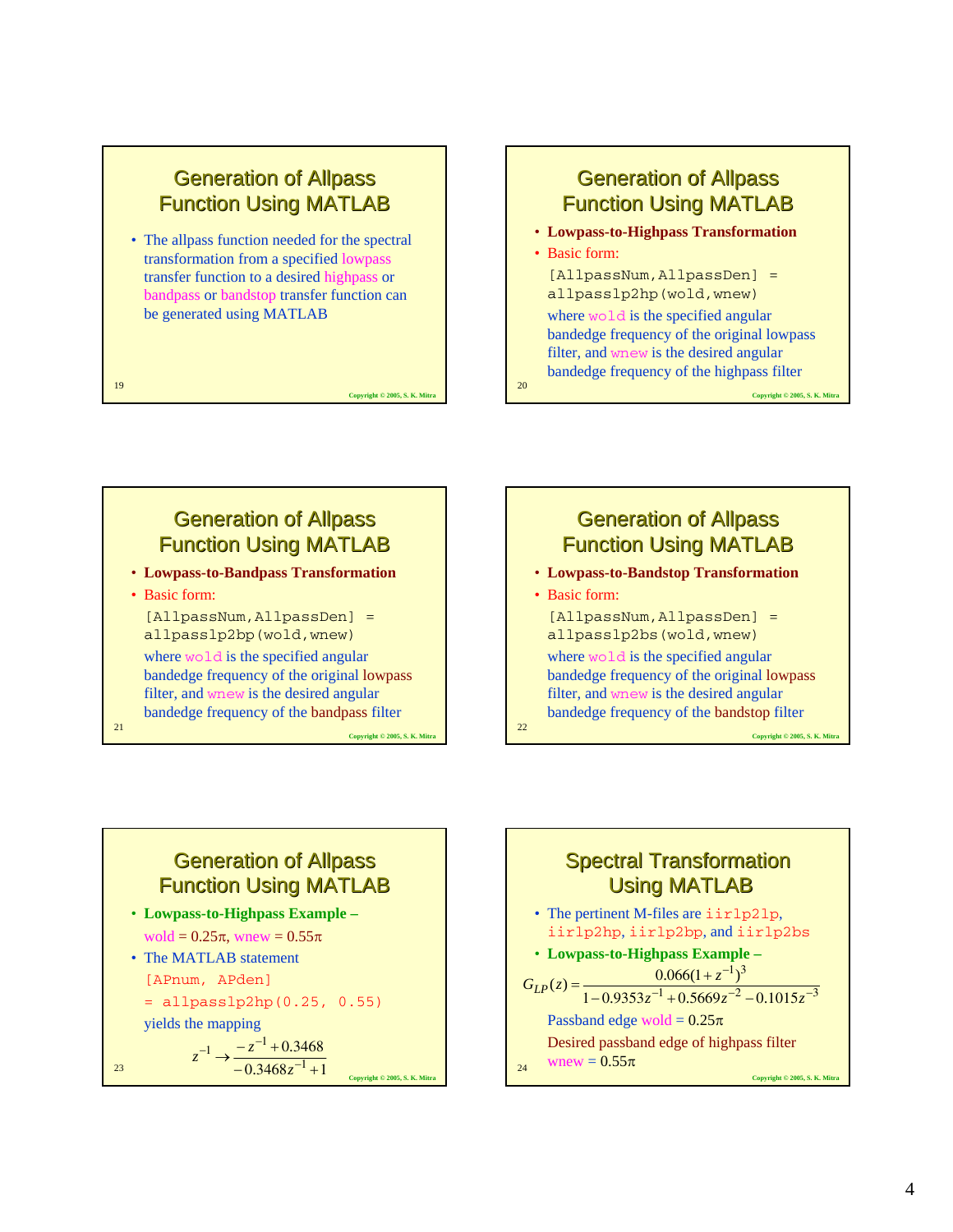





## **IIR Digital Filter Design Using MATLAB**

• Filter Design -

 $28$ 

30

- For IIR filter design using bilinear transformation, MATLAB statements to use are:  $[b, a] = butter(N, Wn)$  $[b, a] = \text{cheby1}(N, Rp, Wn)$
- $[b, a] = \text{cheby2(N, Rs, Wn)}$
- $[b, a] = ellipt(N, Rp, Rs, Wn)$

**Copyright © 2005, S. K. Mitra**

## **IIR Digital Filter Design Using** MATLAB

• The form of transfer function obtained is

$$
G(z) = \frac{B(z)}{A(z)} = \frac{b(1) + b(2)z^{-1} + \dots + b(N+1)z^{-N}}{1 + a(2)z^{-1} + \dots + a(N+1)z^{-N}}
$$

• The frequency response can be computed using the M-file freqz $(b, a, w)$  where w is a set of specified angular frequencies

**Copyright © 2005, S. K. Mitra**

- It generates a set of complex frequency response samples from which magnitude and/or phase response samples cn be
- 29 computed

**IIR Digital Filter Design Using** MATLAB

- Example Design an elliptic IIR lowpass filter with the specifications:  $F_p = 0.8$  kHz,  $F_s = 1 \text{ kHz}, F_T = 4 \text{ kHz}, \alpha_p = 0.5 \text{ dB},$  $\alpha_s = 40$  dB
- Here,  $\omega_p = 2\pi F_p / F_T = 0.4\pi, \omega_s = 2\pi F_s / F_T = 0.5\pi$
- Code fragments used are:  $[N, Wn] = ellipt of (0.4, 0.5, 0.5, 40);$
- $[b, a] = ellipt(N, 0.5, 40, Wn);$

**Copyright © 2005, S. K. Mitra**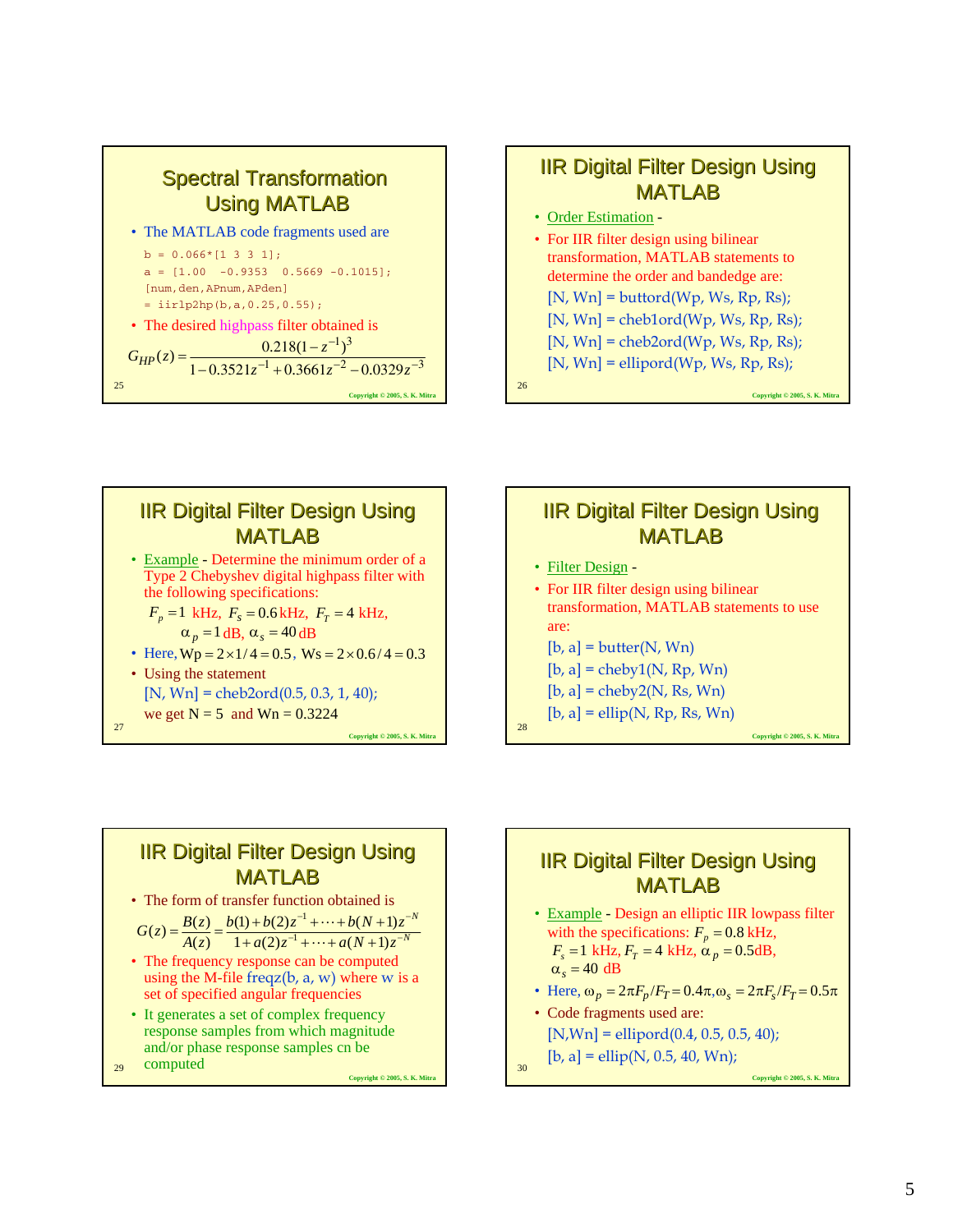



- The IIR filter design algorithms discussed so far are used in applications requiring filters with a frequency-selective magnitude response having either a lowpass or a highpass or a bandpass or a bandstop characteristics
- Designing IIR filters with other types of frequency responses usually involve the use of some type of iterative optimization techniques that are used to minimize the error between the desired response and that of the computer-generated filter

**Computer-Aided Design of IIR Digital Filter** • Usually the difference between  $H(e^{j\omega})$  and  $D(e^{j\omega})$  specified as a weighted error

is minimized for all values of ω over closed

 $\mathcal{F}(\omega) = W(e^{j\omega})[H(e^{j\omega}) - D(e^{j\omega})]$ 

where  $W(e^{j\omega})$  is some user-specified

**Copyright © 2005, S. K. Mitra**

**Copyright © 2005, S. K. Mitra**

32

## **Computer-Aided Design of IIR Digital Filter**

- **Basic Idea -**
- Let  $H(e^{j\omega})$  denote the frequency response of the computer generated transfer function  $H(z)$
- Let  $D(e^{j\omega})$  denote the desired frequency response
- Objective is to design  $H(z)$  so that  $H(e^{j\omega})$ approximates  $D(e^{j\omega})$  in some sense

**Copyright © 2005, S. K. Mitra**

**Copyright © 2005, S. K. Mitra**

33

#### **Computer-Aided Design of IIR Digital Filter**

• A commonly used approximation measure, called Chebyshev or minimax criterion, is to minimize the peak absolute value of  $\mathcal{E}(\omega)$ given by

$$
\varepsilon = \max_{\omega \in R} |\mathcal{E}(\omega)|
$$

where  $R$  is the set of disjoint frequency bands in the range  $0 \le \omega \le \pi$ , on which the desired frequency response is defined

35

**IIR Digital Filter** 

**Computer-Aided Design of** 

- In filtering applications, *R* is composed of the desired passbands and stopbands of the filter to be designed
- For example, for a lowpass filter design, *R* is the disjoint union of the frequency ranges  $[0, \omega_p]$  and  $[0, \omega_s]$ , where  $\omega_p$  and  $\omega_s$  are, respectively, the passband and stopband edges

36

 $34$ 

function  $\mathcal{E}(\omega)$ 

subintervals of  $0 \le \omega \le \pi$ 

positive weighting function

**Copyright © 2005, S. K. Mitra**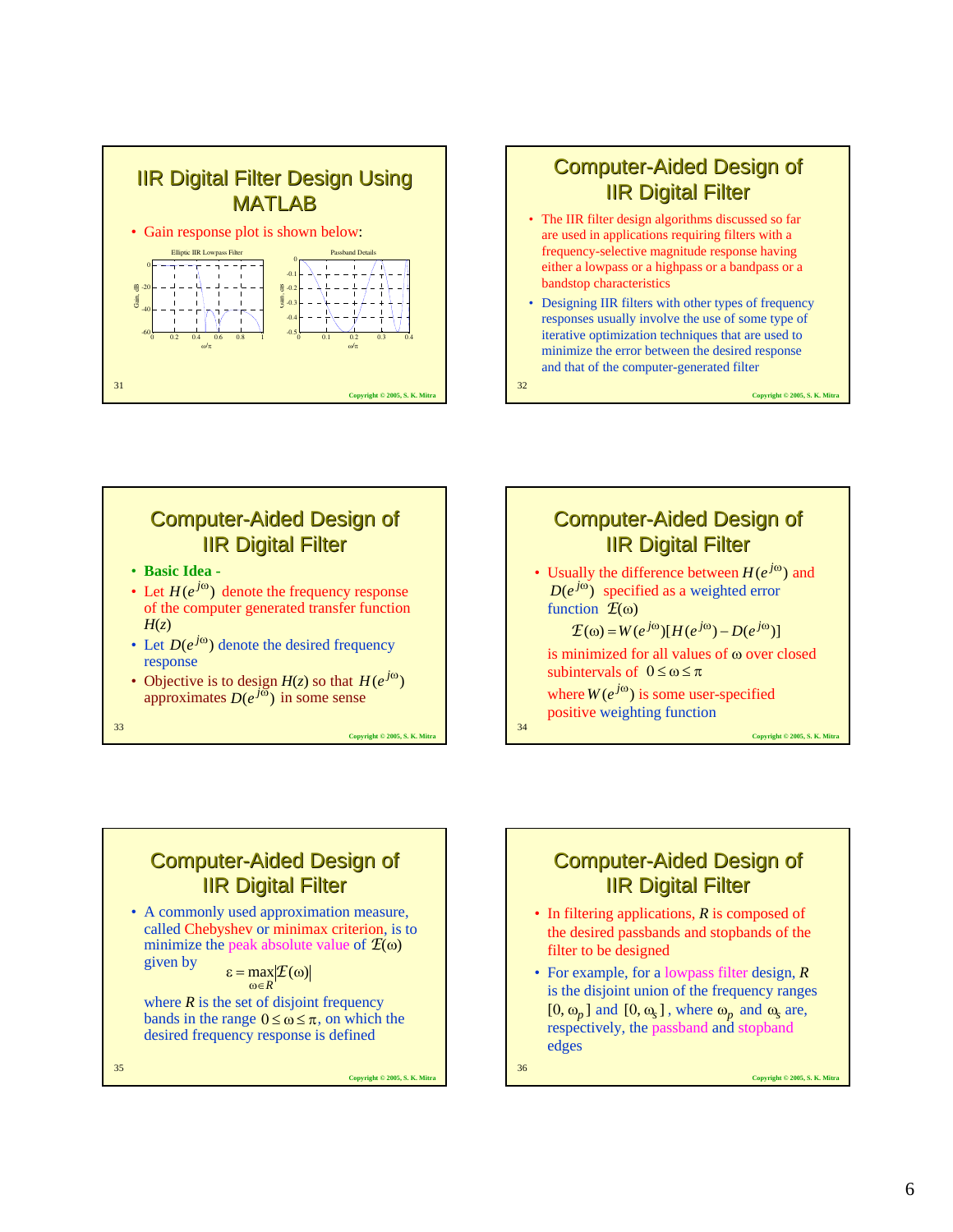

37

39



where  $\omega_i$ ,  $1 \le i \le K$ , is a suitably chosen dense grid of digital angular frequencies

**Copyright © 2005, S. K. Mitra**

**Copyright © 2005, S. K. Mitra**

# **Group Delay Equalization of IIR Digital Filter**

• For a distortion-free transmission of an input signal in a prescribed frequency range through a digital filter, the transfer function of the filter should exhibit a unity magnitude response and a linear-phase response, i.e., a constant group delay, in the frequency band of interest

**Copyright © 2005, S. K. Mitra**

**Copyright © 2005, S. K. Mitra**

38

40

# **Group Delay Equalization of IIR Digital Filter**

- The IIR digital filter design methods discussed so far lead to transfer functions with nonlinear phase responses
- Thus, to arrive at a frequency selective IIR digital filter with a constant group delay, a practical approach is to cascade the IIR digital filter meeting the magnitude response specifications with an allpass filter so that the overall group delay is a constant group delay in the band of interest

**Group Delay Equalization of IIR Digital Filter** 

- The allpass delay equalizer is usually designed using a computer-aided optimization method
- We outline one such method next
- Let  $H(z)$  be the transfer function of the IIR digital filter with a group delay given by τ*<sup>H</sup>* (ω)

41

**Copyright © 2005, S. K. Mitra**